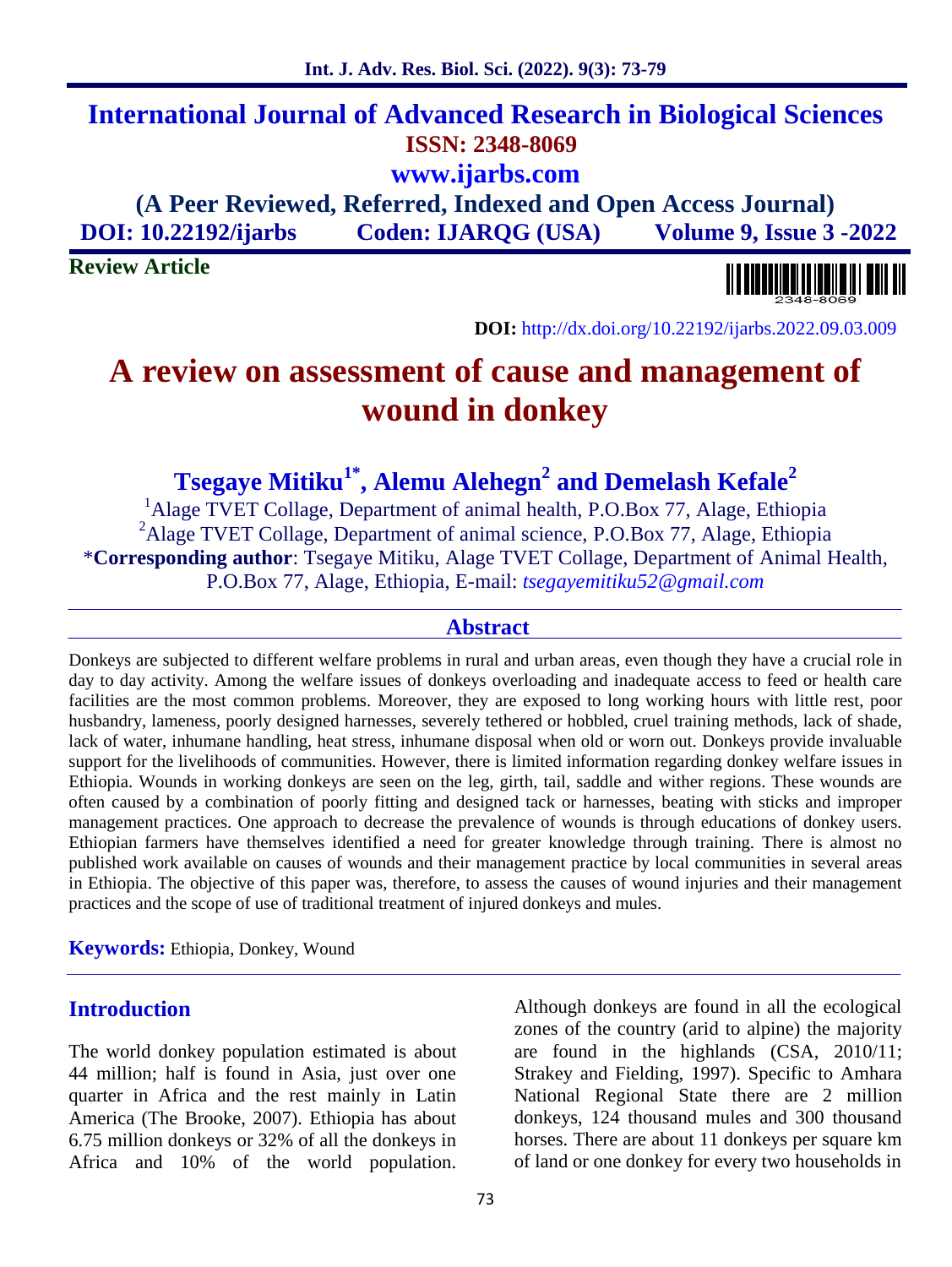the community. This ratio is much higher in the rural community, with three donkeys per every five household (CSA, 2012/13).

In Ethiopia, the majority of donkeys are found in highland areas, even though they are widely distributed in all agro-ecological zones of the country widely distributed in the dry and mountainous areas. In all zones of Ethiopia, donkeys are primarily used as pack animals. The low level of development of the road transport network and the rough terrain of the country makes the donkey the most valuable pack animal under the smallholder farming systems of Ethiopia (Strakey and Fielding, 1997). It is known that donkeys often are involved in multipurpose activities and help in transporting goods to and from markets, farms, and shops, traveling long distances. They also pull carts carrying heavy by pain, loads 3 to 4 times their body weight. They work from 4 to 12 hours/day, depending on the season and type of work. The increasing human population, demands for transport of goods to and from far, remote areas, and construction activities around towns are making equines highly demanded animals (Biffa and Woldemeskel, 2006).

Despite their use, the husbandry practices of working equines especially of donkeys are poor (Mekuria *et al.*, 2013). Unlike horses, donkeys are not provided with feed supplements. Feed shortage and disease are the major constraints to productivity and work performance of equines. They are brutally treated, made to work overtime without adequate feed or health care indicating their poor welfare status (Biffa and Woldemeskel, 2006).

The animal welfare is being compromised internationally due to several constraints such as poverty and lack of knowledge. Research conducted in Ethiopia demonstrated that improvements in the welfare of donkeys had significantly improved their work output which in turn improved livelihood situations of the poorest communities in the rural and peri-urban areas. The welfare of working donkeys in developing countries is therefore crucially important, not only

for the health and survival of those animals, but also for the livelihoods of those people dependent on them. Though donkeys provide several advantages, health and welfare is a visible problem, and most of the animal owners are not even aware of animal welfare and management practices; as a result animals have to undergo significant suffering due to improper husbandry practices. Studies to elucidate the magnitude of this problem are lacking. Such information would be useful for designing strategies that would help improve donkey health and welfare (Mekuria *et al.,* 2013; Biffa and Woldemeskel, 2006).

Wounds are one of the primary welfare concerns of working equids (Sells *et al.,* 2010).Wound is an open mechanical injury of the skin (epidermis), underlying tissues and organs. It is characterized gaping, bleeding and functional disturbance (Drug Administration and Control Authority of Ethiopia, 2006). The type of wound in working donkeys includes tissue damage with without blood/exudates/ pus, abscess formation, or any secondary bacterial complication. Bites (lacerated wounds) will be identified by irregular edges with underlying tissues removed as well as hemorrhage (Svendsen, 1997). The most common cause of these wounds in working equine are over loading, improper position of load predisposing to falling, beating of donkeys, hyena bites, donkey bites, injuries inflicted by horned Zebu (DACA, 2006). Some hobbling methods, inappropriate harnesses or yokes that may be heavy and ragged, long working hours may cause discomfort and inflict wounds (Mekuria *et al.*, 2013). However, studies on equine wound in general and donkeys in particular were not found enough to put the exact picture to its prevalence and damaging effect in Ethiopia. Therefore, the aim of this review is to assess the cause and management of wound in donkey.

# **Literature review**

## **Definition of Wound**

Wound can be described as damage or harm caused to the structure of the body by an external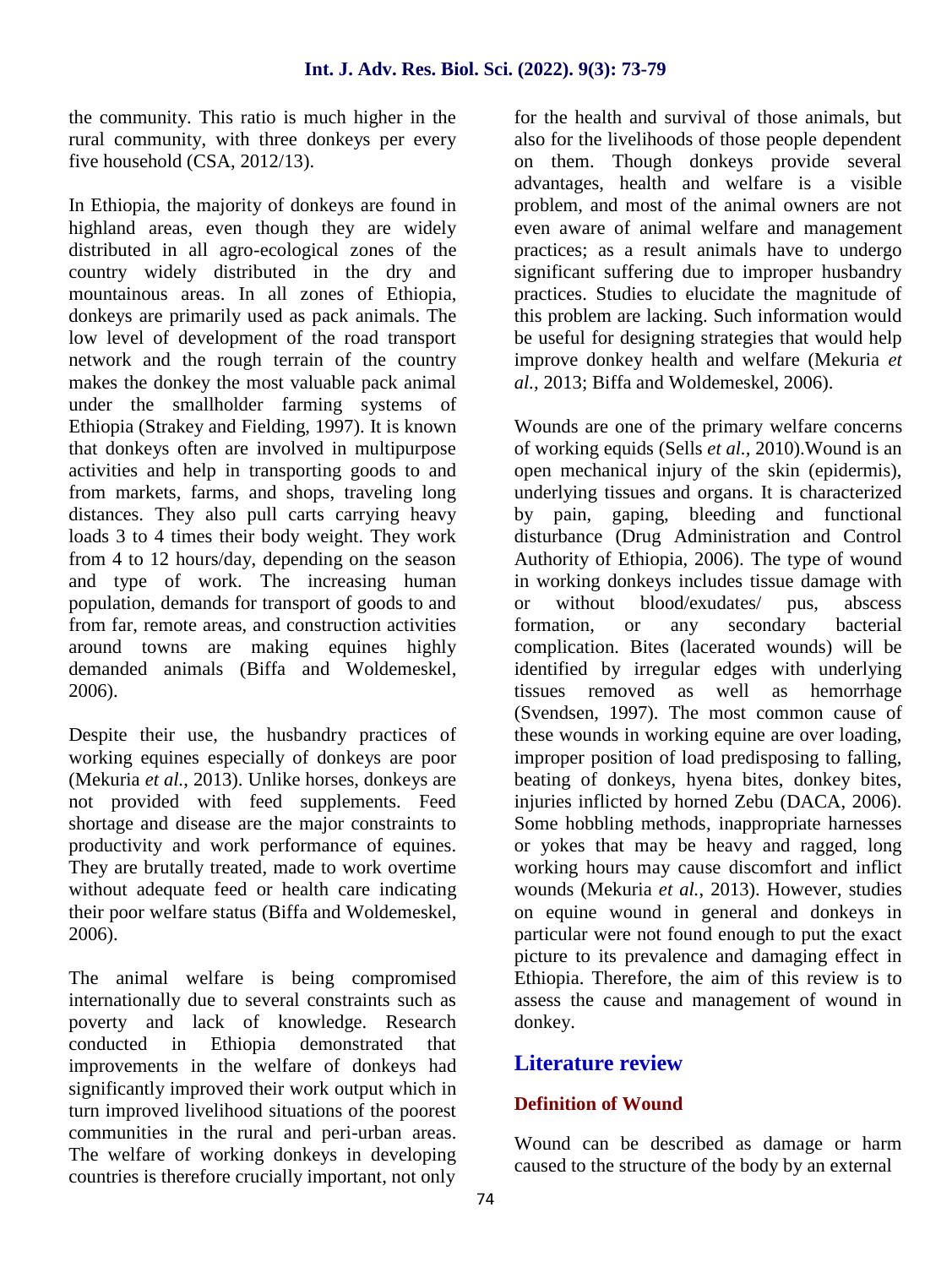or internal force which may be physical or chemical in nature (Owen *et al.*, 2012).Wounds can be accidental, due to violence, or iatrogenetically caused by surgeons. All wounds differ in degree, but nature of the wound is the same. A wound may be open, i.e. a break in the skin, or closed (Slatter, 2002). The donkey is liable to skin injury through its relatively exposed limbs and circumstances of its management (Svendsen, 2008).Wounds is one of the commonest health concerns to afflict working donkeys in many countries (Stringer *et al*., 2011).

#### **Classification of Wound**

There is no inclusive classification for wound. But, wounds have been classified according to various criteria: anatomical localization (distal limb, carpus or tarsus, proximal limb, rump, head or neck) where Tesfaye and Curran (2005) have indicated back sore as commonly observed incident in donkeys of Ethiopia; time elapsed before presentation  $\left(\frac{12}{11}, 12-24 \right)$  h,  $\left(\frac{12}{11}, 12-24 \right)$ unknown); degree of contamination (subjective score on macroscopic appearance); depth (deepest point of the wound, i.e. skin, subcutis, muscle, periosteum, bone) and complications (open synovial cavities, lacerated or ruptured tendons). Limb wounds were defined as wounds located on the carpus, tarsus or distal limbs (Wilmink *et al.*, 2002). Although closed wound may not have disruption of the skin, underling tissue may be severely damaged by disruption of blood supply. Open wound may be further classified by duration and degree of contamination and by the cause and depth of the tissue (Waldron and Pope, 2002).

#### **Causes of Wound**

The majority of wounds on Equines in developing countries are as a result of manmade causes, which is in contrast to the majority of wounds on equines in developed countries that are predominantly due to accidental injury. Wounds in working donkeys are seen on the legs, girth, tail, saddle and wither regions (Pritchard *et al*., 2005; Sells *et al*., 2009). These wounds are often caused by a combination of poorly fitting and designed tack or harnesses (badly fitted saddles,

collars, hobbles and girths), beating with sticks, donkey bites and improper management practices which include over loading, improper position of load predisposing to falling, hyena bites and injuries inflicted by horned Zebu due to improper housing (DACA, 2006; Curran *et al*., 2005; Pearson *et al*., 2003).

A properly designed, well-fitted and comfortable harness allows the working animal to pull the equipment to the best of its ability without risk of injuries. A poorly designed or ill-fitted harness can cause inefficient transfer of power from the animal to the implement, and fatigue, discomfort or injury to the animal (Pearson *et al*., 2003). A badly fitted saddle will result in saddle sores and an ill fitted girth results in development girth galls. The hair will be rubbed off and a wound develops, which will become infected.

Biffa and Woldemeskel (2006) and Yilma *et al.,* (1991) suggested wounds in working equines of Ethiopia are mainly predisposed and caused by inappropriate harnessing. Over working and over loading in the donkeys have been reported to be the next leading causes of injury (Mekuria *et al.*, 2013).The high prevalence of infection-related injuries in donkeys suggests the microbial pathogens as either primary or secondary causes, A higher number of donkeys with lacerated wounds due to bite, and damages caused by barbed wire and other sharp objects were also reported to be common causes of lesions in in central Ethiopia (Biffa and Woldemeskel, 2006; Svendsen, 1997 and Bojia, 1996).

#### **Wound Management**

Management and care for donkeys seems to many people to be unnecessary as donkeys are one of the few domesticated animals that appear to do rather well with minimal management (Pearson et al., 1997). Wounds are one of the primary welfare concerns of working equids. Wound is most common health problems of working donkeys in developing countries (Atawalna et al., 2015). Anatomical knowledge is possibly the most important single aspect of wound management in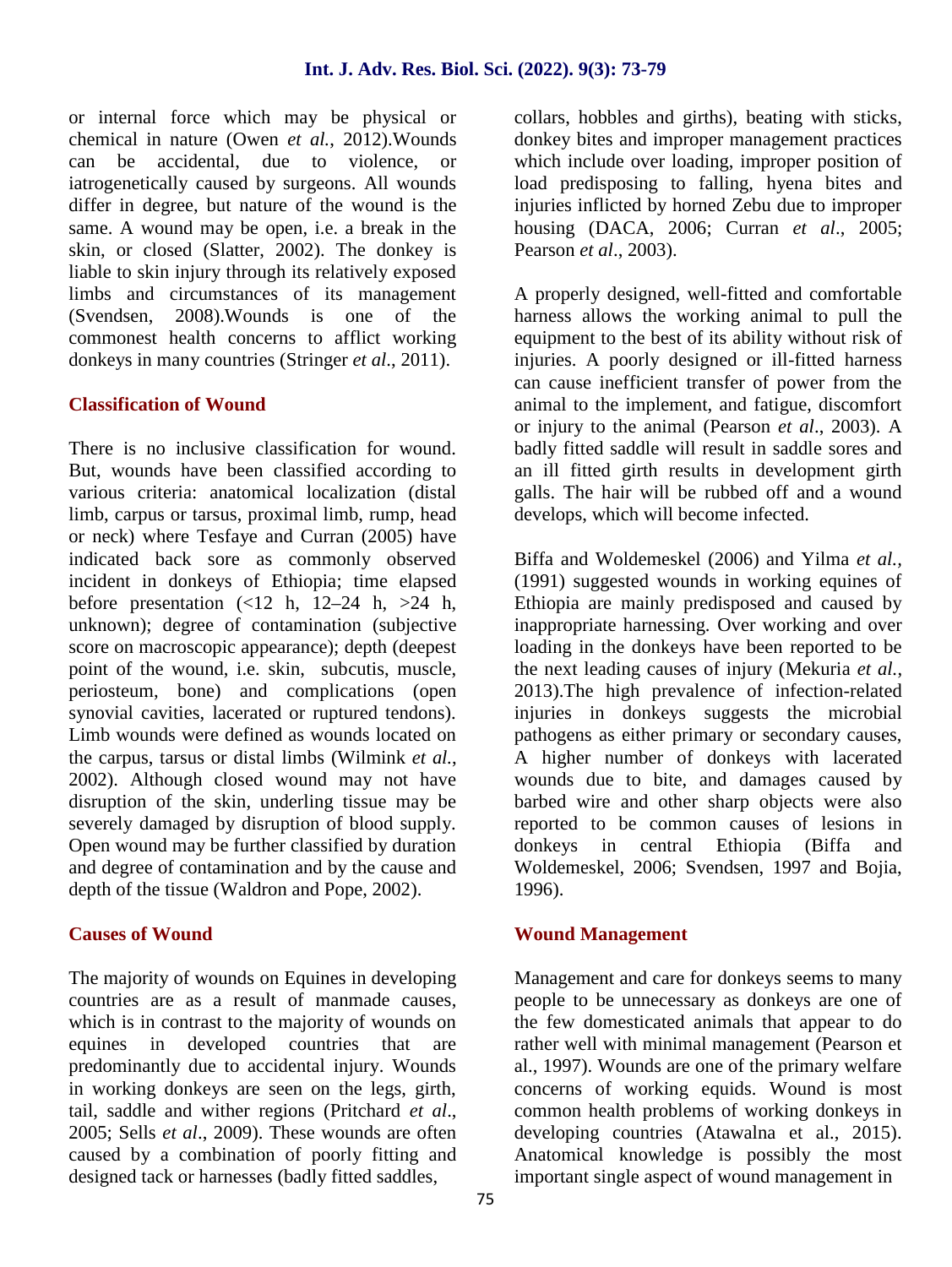donkeys. Many problematic wounds have recognizable anatomical complication that could have perhaps been fore seen at the outset (Svendsen, 2008).

The primary objective of wound management should be to encourage rapid progression from acute inflammation to repair without intervention of chronic inflammation which is a significant factor in the pathophysiology of wound healing failure. Wounds fail to heal because there is disruption of the normal delicate balance of growth factors and inflammatory mediators. Wounds should be managed in such a way as to restore the balance of healing processes without damaging any of the cells involved in healing (Knottenbelt, 2003)

#### **Restraining**

Restraining makes initial assessment and subsequent procedures far easier (Svendsen, 2008). Any wound in difficult equines and difficult wounds in any equines are best examined with the aid of analgesia of the wound and/or sedation of the equines. In some cases, general anaesthesia is warranted (Caron, 1992).

#### **Preparation of wound for detailed examination**

Once the patient is adequately restrained, steps should be taken to minimize the risk of introducing or spreading contamination during detailed examination (Harrison, 1994).

Clipping and shaving the surrounding skin and hair is a source of contamination and adherent debris can obscure wound edges (Caron, 1992). Chemical disinfectants Some surgical scrub solutions have been shown to be cytotoxic and their use in exposed wounds is technically contraindicated, However, the handling of a wounded area should be considered and disinfection of the skin is necessary (Stashak, 1991).

#### **Cleansing of wound**

All wounds should be de-bulked of contaminants and devitalized tissue as thoroughly as possible,

regardless of subsequent management. Soil, a common contaminant of equine wounds, has been shown to contain 'infection potentiating factors as well as micro-organisms (Stashak, 1991).Initially irrigation should be performed using a directed jet of fluid under pressure. Washing with wet sponges or low pressure delivery systems do not remove adherent particles or bacteria (Phillips, 1995).

Irrigation will not be fully effective at removing ingrained contaminants nor devitalized tissue. The continued presence of either impairs leucocyte function and promotes an anaerobic environment so impeding wound healing. Additional debridement is therefore mandatory and may be achieved by enzymatic or surgical means. The recently rejuvenated practice of applying maggots to a wound is based on the efficacy of their enzymatic secretions at digesting devitalized tissues (Stashak, 1991; Knottenbelt, 2003).

#### **Dressing and bandaging of the wound**

Coverings are wholly advantageous to wound healing; the only disadvantages concern cost and difficult application to proximal limb wounds. Benefits Include: Protection from trauma and contamination, Counter pressure to minimize swelling and fluid accumulation, immobilization, Pain relief and increased temperature and local  $CO<sub>2</sub>$ , which decreases pH thereby enhancing oxygen dissociation from haemoglobin (Phillips, 1995).

#### **Medication of the wound**

It is generally best not to disturb the natural repair process by treating wounds with chemicals which may have as many deleterious effects as beneficial ones (Harrison,1994). In the early stages of wound management counter irritants, corticosteroids, antiseptics and all oil-based ointments should be avoided. Water soluble antimicrobial preparations may be an appropriate adjunct for dressing heavily contaminated or infected wounds. Systemically a broad spectrum regimen is then appropriate and bactericidal drugs are preferable. The contribution of anaerobic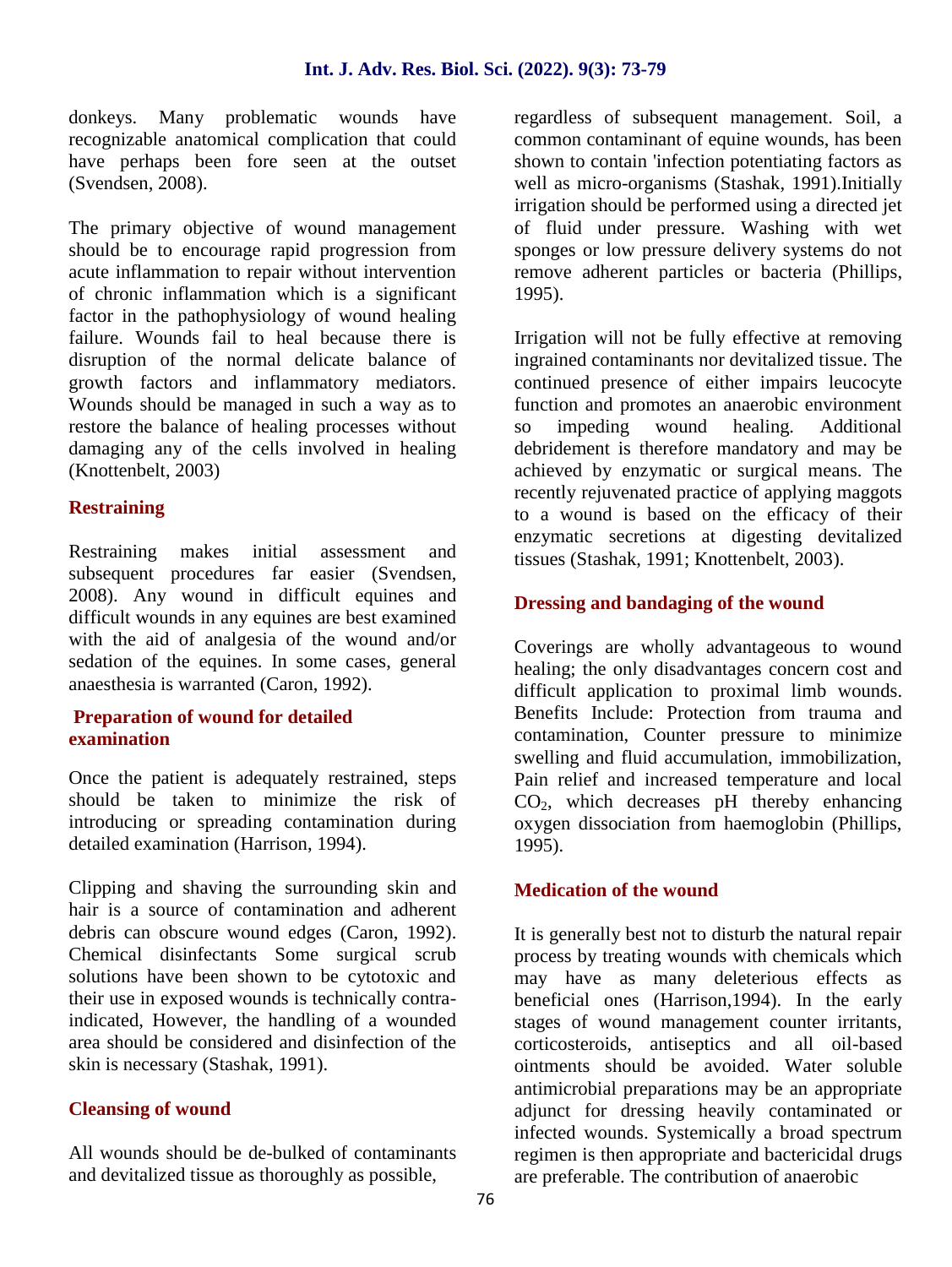infection in complicated wounds may also need to be considered (Phillips, 1995).Tetanus vaccination/antitoxin should be ensured in all cases of wounding (Svendsen, 2008).

The major constraints in the management of wounds in donkeys are the need to examine and treat wounds within the first few hours after wounding occurs. The second limiting factor is that, under many practical circumstances, the working donkeys cannot be rested or hospitalized (Knottenbelt, 2003). A combination of necessity, poverty and ignorance means that many wounds presented long after the acute stages. Once complicating factors are presented, then the wound may pass into a continuing cycle of chronic inflammation and failure to heal as a result. Management becomes problematic and need for intensive treatment increases (Svendsen, 2008).

## **Wound Healing**

It has been demonstrated in several mammalian species that the successful healing of full thickness skin deficits relies on two mechanisms, epithelialization and wound contraction (Wilmink *et al.*, 1999).

Epithelialization comprises the multiplication of epidermal cells situated around the wound periphery followed by their subsequent migration inwards across the wound bed (Knottenbelt, 2003). Epithelialization in full thickness wounds is invariably accompanied by the laying down of scar tissue. The latter is composed of inelastic, non refractile bundles of collagen tissue and is devoid of nervous tissue, sweat glands, sebaceous glands and hair follicles. It becomes relatively avascular as it matures (Wilmink *et al.,* 2001).A feature that contributes to the production of an extremely fragile overlying epidermis. Furthermore, the strength of newly formed scar tissue has been found to be extremely low when compared with normal skin making it very susceptible to subsequent trauma (Wilmink *et al.,* 2002).

The second factor involved in wound healing, wound contraction, has been defined as the process whereby the skin, both dermis and epidermis, bordering a full thickness skin deficit is drawn from all sides centripetally over the exposed wound bed during the early stages of repair (Hendrickson and Virgin, 2005). Wound contraction constitutes an extremely valuable factor in successful wound closure, as it effectively reduces the overall area of skin deficit, and thus the final volume of scar tissue, by using cutaneous tissue possessing a normal complement of nervous, glandular, follicular and vascular components (Wilmink *et al.,* 2002).

The rate and outcome of wound healing are determined by many factors, some of which are already in effect when the equine is first presented to the veterinarian. A thorough understanding of wound healing principles, coupled with clear<br>client communication, should enable the client communication, should enable the practitioner to minimize the number of additional factors that may exacerbate the initial situation (Hendrickson and Virgin, 2005).

According to Svendsen (2008) some significant local factors that inhibit healing include: Excessive tension in margins of wound (often due to incorrect suturing techniques), Accumulated exudates (dead space) pocketing, pH variation (usually alkaline). Ideally the pH of a wound should be around normal physiological pH or very slightly acidic (between pH 6.5 and 7.0). Alteration of the pH of a wound site is often a consequence of infection or wound dressing or solution, Poor surface oxygenation (often due to abnormal biofilms over the wound site that reduce surface gas exchange), Low or high temperature and Low humidity(desiccation) or over hydration (maceration).

# **Conclusion and Recommendation**

Care of equine wounds in the field can be a challenging endeavor. Many times, wound care is complicated by chronicity or by prior inappropriate care in addition to the great degree of tissue trauma that occurred when the horse was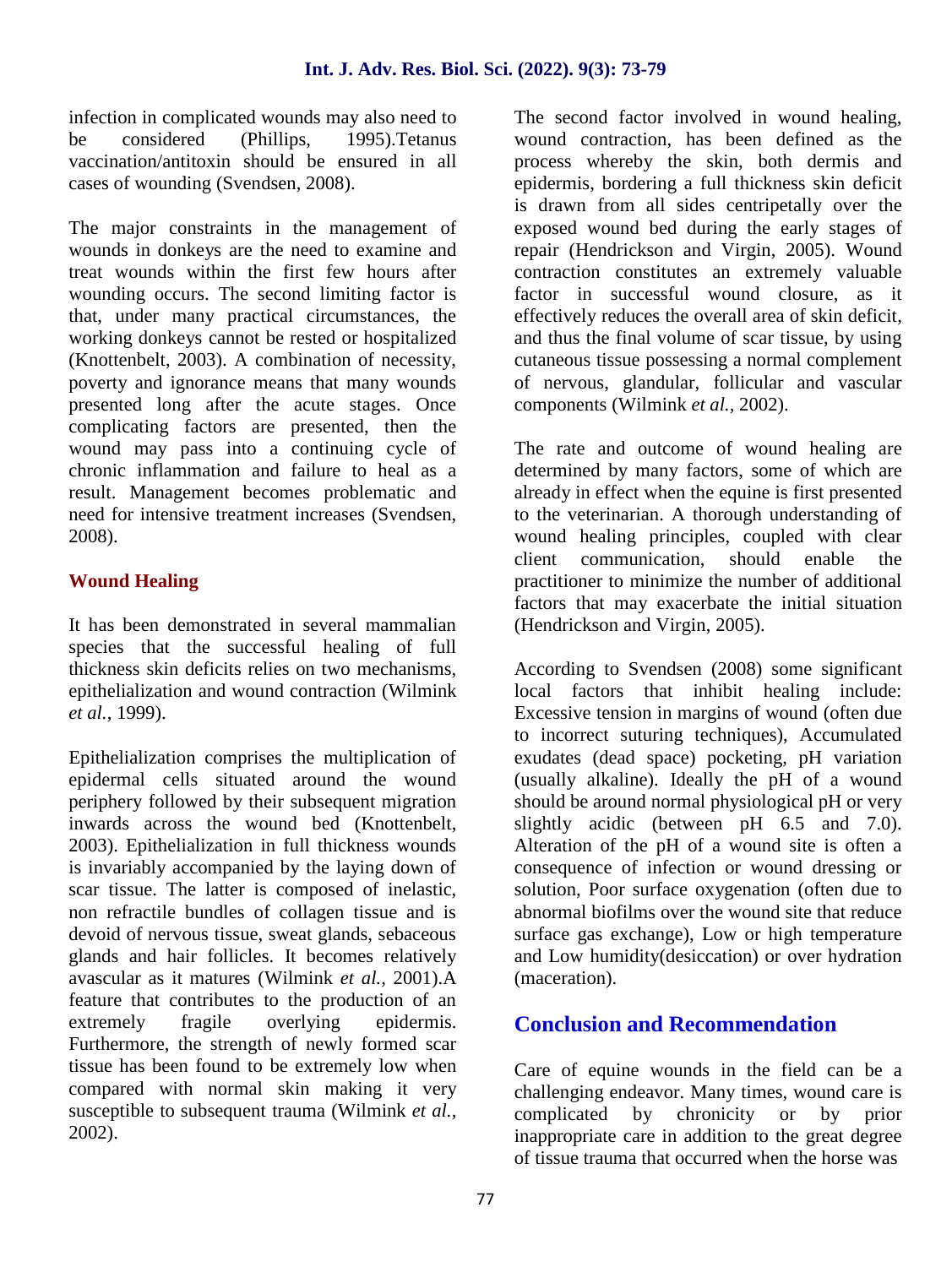#### **Int. J. Adv. Res. Biol. Sci. (2022). 9(3): 73-79**

wounded. Recognizing involvement of synovial structures, loss of skin and damage to bone are critical in the initial examination of wounds and will guide future care. Education of clients is also important in that preparing them for possible outcomes during healing may help improve compliance and proper treatment of wound. Owners and trainers often perform much of the daily care and monitoring of equine wounds and thus can greatly assist or impede the progress. The practitioner that improves and utilizes his or her understanding of the wound-healing process in concert with his or her knowledge of local anatomy will be the one who is best equipped to care for wounds in ambulatory practice. In line with the above conclusion the following recommendations were forwarded:

 $\checkmark$  Continuous awareness creations to donkey owners on proper management and handling of donkeys should be in place.

 $\checkmark$  A comprehensive approach targeting the improvement of welfare of working equids should be given priority by stakeholders

 $\checkmark$  Further and detailed investigations on equines are required to be done to having a wider scope able to mitigate the problems on time.

## **References**

- Atawalna, J., Emikpe, B., Sallah, E., Shaibu, W., Folitse, R. (2015): The health problems, gastrointestinal and blood parasites commonly associated with donkeys in the upper east region of Ghana. Afr. J. Biomed. Res., 18, 37- 41.
- Biffa, D., and Woldemeskel, M., 2006. Causes and factors associated with occurrence of external injuries in working equines in Ethiopia. *International journal of applied research.*4. p. 1–7.
- Bojia, E., 1996. *Epidemiology of epizootic lymphangitis in Ethiopia. Retrospective analysis, cross sectional study and treatment trial at Debre-Zeit and Akaki towns.* DVM Thesis, Addis Ababa University, Faculty of Veterinary Medicine, debre zeit, Ethiopia.
- Caron, J., 1992. *Management of superficial wounds. In: Equine Surgery*. Philadelphia: Saunders.
- Curran, M., Feseha, G., Smith, D., 2005. The impact of access to animal health services on donkey health and livelihoods in Ethiopia. *Tropical animal health and prodaction.*37. p. 47–65.
- DACA. (Drug Administration and control Authority), 2006. *Standard treatment Guideline for veterinary practice of Ethiopia*. p. 209-211.
- Harrison, L., 1994. Punctured wounds of the equine foot. *In Practice.* 16, p.294-300.
- Hendrickson, D., Virgin, J., 2005. Factors that affect equine wound repair. *Veterinary Clinics North of America : Equine Practice*. 21(*Tropical animal health and prodaction.*1). p.33-44.
- Knottenbelt, D., 2003. *Handbook of equine wound management*. London: saunders.
- Mekuria, S., Matusala, M., and Rahameto, A., 2013. Management practices and welfare problems encountered on working equids in Hawassa town, Southern Ethiopia. *Journal of Veterinary Medicine and Animal Health.* 5(9). p.243-250*.*
- Owen, R., Singer, R., Clegg ,D., Ireland, L. and Pinchbeck , L.,2012. Identification of risk factors for traumatic injury in the general horse population of north-west England, Midlands and north Wales. *Equine veterinary journal*. 387, p.143-148.
- Pearson, R., Mengistu, A., Agajie, T., Eleanor F., David G., Mesfin, A., 2000. *Use and management of donkeys in peri-urban areas of Ethiopia, Draught Animal Power Technical Report 5,* Scotland, University of Edinburgh: Centre for Tropical Veterinary Medicine.
- Pearson, R., Simalenga, T., and Krecek, R., 2003. Harnessing and hitching donkey, horse and mule for work. Center for Tropical vet. Med. universty of Edinburgh Pp 34.
- Phillips, J., 1995. Initial management of equine wounds: Part II equine veterinary education *Equine veterinary Education.*7(4), p.193-198.